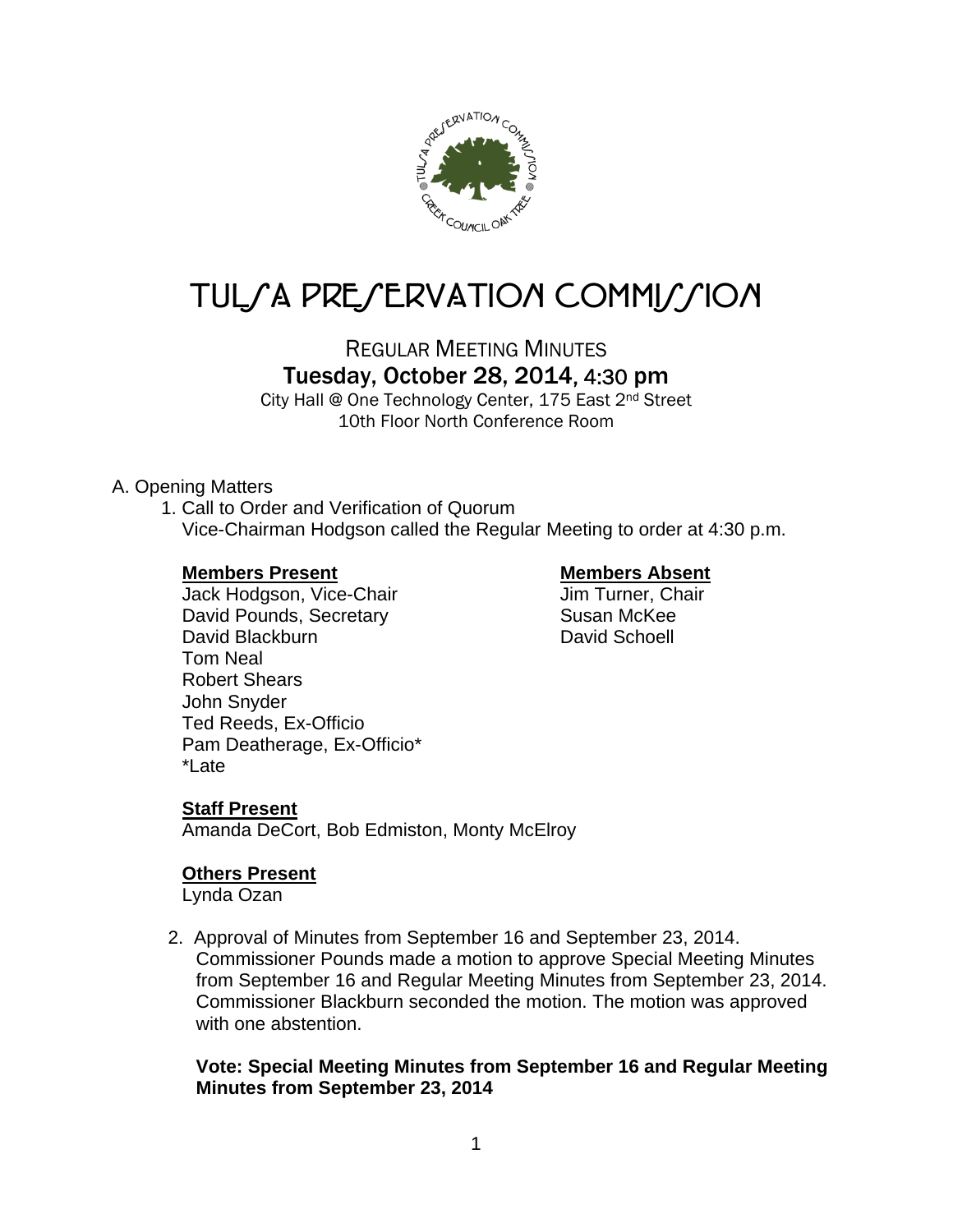| ı | V |  |
|---|---|--|
|   |   |  |

**In Favor Opposed Abstaining Not Present** 1. Blackburn None 1. Hodgson None

- 2. Neal
- 3. Pounds
- 4. Shears
- 5. Snyder
- 3. Disclosure of Conflicts of Interest No one reported a conflict of interest with the proposals on the agenda.

#### B. Actionable Items

1. National Register Nomination for the Oklahoma Iron Works/Bethlehem Supply Company Building

Lynda Ozan – State Historic Preservation Office

Linda Ozan, Architectural Historian with the State Historic Preservation Office, made a presentation to the Commission about the National Register Nomination for the Oklahoma Iron Works/Bethlehem Supply building located at 118 N. Lansing Avenue, which is being nominated for its significance under Criterion A in the area of industry. Criterion A states that the property is associated with events that have made a significant contribution to the broad patterns of our history. The period of significance for Oklahoma Iron Works dates from 1911 to 1961.

Commissioner Pounds read the following narrative statement of significance for the Commission's reference: "The Oklahoma Iron Works/Bethlehem Supply Company Building in Tulsa, Oklahoma is eligible for listing in the National Register of Historic Places at the local level of significance under Criterion A in the area of Industry. Located in Oklahoma's petroleum capital, the nominated resource is important for its association with two companies that played a vital role in the production of oil field equipment widely used in the state and beyond. Originally part of a much larger plant, a portion of the nominated building was first constructed in 1911 as Oklahoma Iron Work's foundry and then greatly expanded over the next twenty-seven years. The plant was purchased by Bethlehem Supply, a subsidiary of Bethlehem Steel, in 1938 and the building was further enlarged under its ownership. Bethlehem Supply continued to manufacture oil field equipment that was also used throughout the petroleum industry. The period of significance begins in 1911 when the foundry was constructed and ends in 1961 when Bethlehem Supply sold the plant, after which, the new owner dismantled the equipment, selling it across the country."

Amanda DeCort provided additional information about the City's ownership of the building and plans for redevelopment of the site. Commissioners discussed the criteria for listing in the National Register, the listing process, and the historic tax credit process. Ms. Ozan provided clarification on criteria for listing and noted that the entire building at 118 N Lansing with all of its additions is being nominated. She commented that as an industrial building,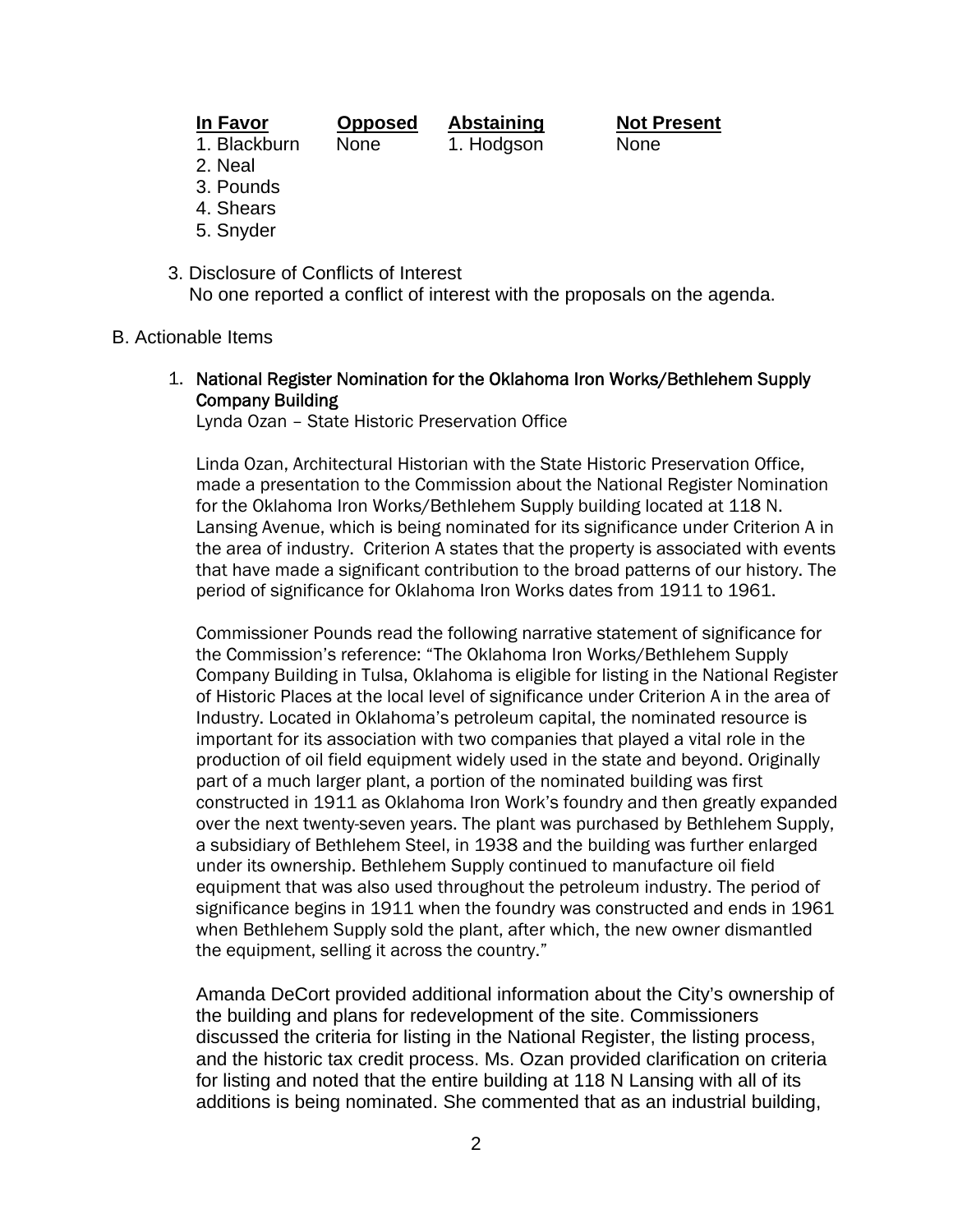the Oklahoma Iron Works building is much different than what the Commission usually sees.

Commissioner Pounds made a motion to recommend that the nomination be moved forward to the Oklahoma Historical Society for their consideration for listing in the National Register of Historic Places. Commissioner Blackburn seconded the motion. Vice-Chairman Hodgson asked for a vote on the motion.

### **Vote: Recommend Nomination of the Oklahoma Iron Works/Bethlehem Supply Company Building to be Moved Forward for Consideration in the National Register.**

**In Favor Opposed Abstaining Not Present** 

1. Blackburn None None None

- 2. Hodgson
- 3. Neal
- 4. Pounds
- 5. Shears
- 6. Snyder

The motion was approved unanimously.

# 2. COA-14-26 / 2127 E. 18th Street (Yorktown)

Applicant: Dustin Moore, Owasso Fence Company COA Subcommittee Review Date: None Request: Construct steel porch railings.

# 3. COA-14-27 / 1020 N. Denver Avenue (Brady Heights)

Applicant: Terrie Moore COA Subcommittee Review Date: None Request: Replace side door with Craftsman-style wood door.

# 4. COA-14-28 / 1624 S. Quincy Avenue (Swan Lake)

Applicant: Justin Haddock COA Subcommittee Review Date: None Work started prior to COA Request: Remove part of front porch enclosure and rebuild.

Actionable Items 2, 3 & 4 above were unable to be presented to the Commission due to computer malfunction. It was suggested that all three be continued until the next meeting.

Commissioner Pounds made a motion to continue all three COAs until the next meeting, with the request that staff let applicants know that a special meeting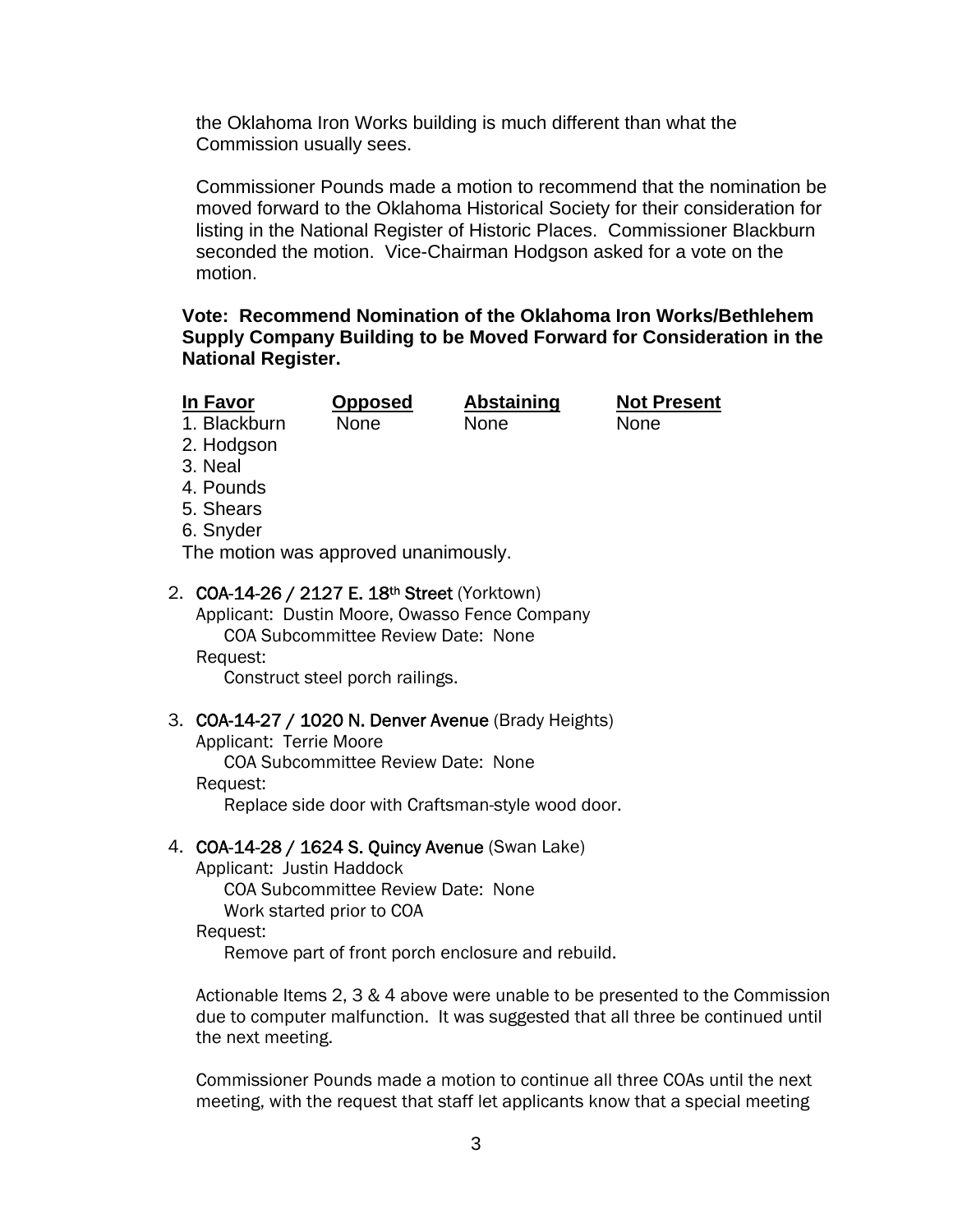could be called if any of the applications are time-sensitive. Commissioner Neal seconded the motion. Vice-Chairman Hodgson asked for a vote on the motion.

# **Vote: Continue Actionable Items #2, 3 & 4 until next meeting.**

| In Favor                             | Opposed     | <b>Abstaining</b> | <b>Not Present</b> |  |  |
|--------------------------------------|-------------|-------------------|--------------------|--|--|
| 1. Blackburn                         | <b>None</b> | None              | <b>None</b>        |  |  |
| 2. Hodgson                           |             |                   |                    |  |  |
| 3. Neal                              |             |                   |                    |  |  |
| 4. Pounds                            |             |                   |                    |  |  |
| 5. Shears                            |             |                   |                    |  |  |
| 6. Snyder                            |             |                   |                    |  |  |
| The motion was approved unanimously. |             |                   |                    |  |  |
|                                      |             |                   |                    |  |  |

## C. Reports

1. Staff

Amanda DeCort reported that there have been 13 Historic Tax Credit (HTC) projects certified in Tulsa since 2006 when the State Historic Tax Credit was put in place. Projects are only certified after all of the work is completed and then inspected and approved by the National Park Service. These 13 certified HTC projects have resulted in a combined \$152.6 million in qualified rehab expenditures, i.e. moneys spent to rehabilitate the historic buildings. She added that there are numerous additional projects in the works.

DeCort also reported that the Zoning Code Update process is about to enter the public review stage, and that staff will be seeking input from various boards and commissions. She asked that the Rules & Regulations Committee of the TPC meet and review the Zoning Code Update draft when it becomes available.

Assistant City Attorney Bob Edmiston gave an update on the sale of the Sinclair Building. The owner filed Chapter 13 Bankruptcy, which has stayed the Sheriff's sale that was scheduled for October  $20<sup>th</sup>$ . Edmiston advised that the debts foreclosed against the building will either need to be paid or the sale of the building will be required. The City of Tulsa will continue to pursue legal action.

Commissioner Snyder added that the owner of the Sinclair Building has received cash offers exceeding the appraised value of the building. Edmiston said that he would continue to keep the Commission informed.

# 2. Chair

No report. Chairman Turner was absent from the meeting and Vice-Chairman Hodgson did not have a report.

### 3. Committees